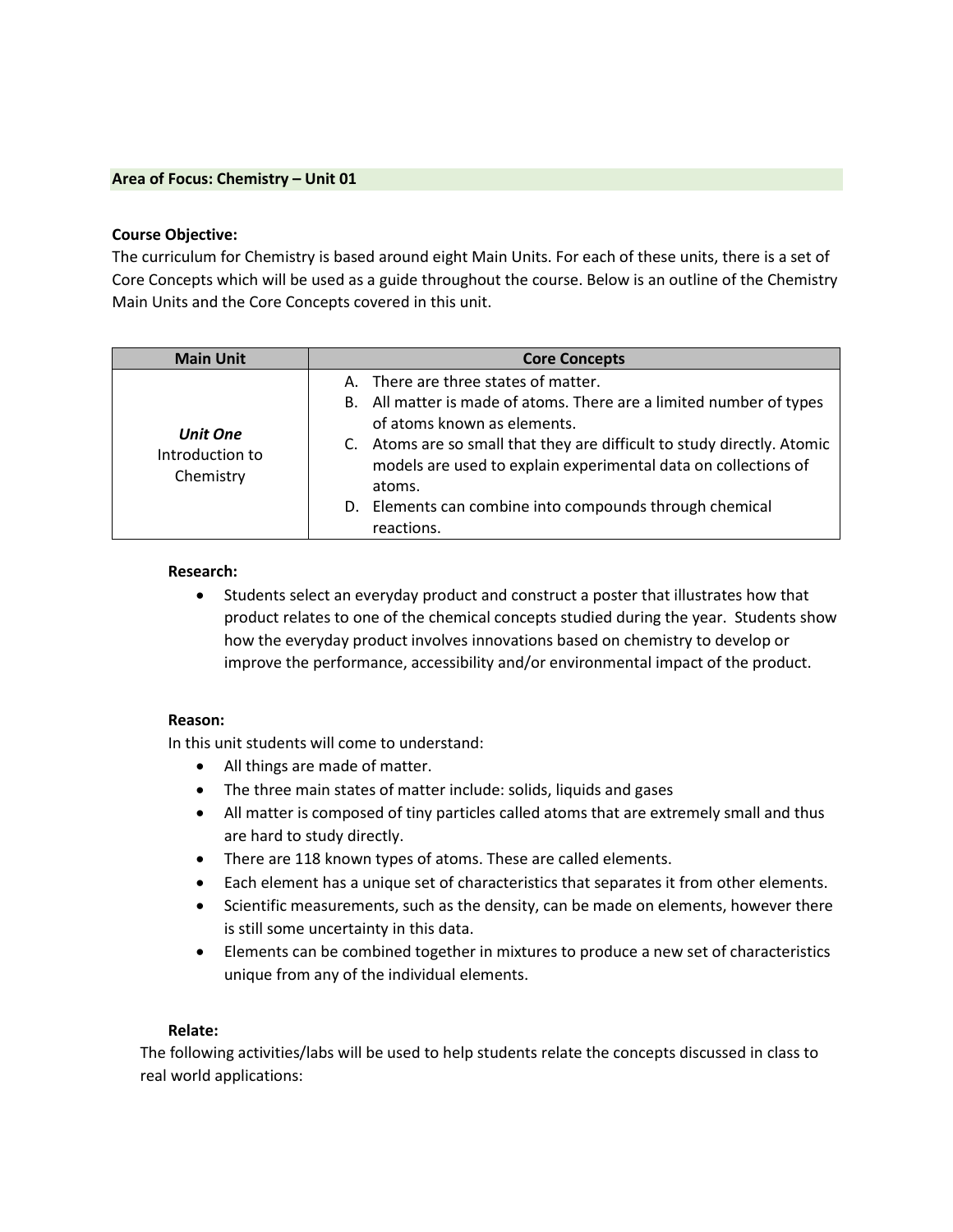- Math and Measurement in Science
	- Students learn how to measure mass and volume with varied pieces of equipment and focus on the accuracy of those pieces of equipment in their calculation and determination of significant figures.
- Density Lab
	- Using measurements of mass and volume to determine density, students will be able to predict the identity of an unknown sample of liquid.

## **Record:**

Students write a lab report for each of the labs listed above. The lab report includes the following components:

- Beginning questions
- Safety
- Procedures
- Data/observations
- Claims/evidence
- Reasoning

The students will, and are required to, keep all laboratory report material in a lab notebook.

## **Area of Focus: Chemistry – Unit 02**

## **Course Objective:**

The curriculum for Chemistry is based around eight Main Units. For each of these units, there is a set of Core Concepts which will be used as a guide throughout the course. Below is an outline of the Chemistry Main Units and the Core Concepts covered in this unit.

| <b>Main Unit</b>                        | <b>Core Concepts</b>                                                                                                                                                                        |
|-----------------------------------------|---------------------------------------------------------------------------------------------------------------------------------------------------------------------------------------------|
|                                         | Models representing the structure of an atom have been<br>E.<br>modified throughout history as new data has been discovered.<br>The prevailing model of the atom shows that atoms are<br>F. |
| <b>Unit Two</b><br>Atomic Structure and | composed of three subatomic particles (protons, neutrons and<br>electrons).                                                                                                                 |
| Periodicity of the<br>Elements          | G. The arrangement of the three subatomic particles determine the<br>identity and characteristics of an atom or element.                                                                    |
|                                         | Although each element is unique, similarities are found within<br>H.<br>groups of elements that allow them to be grouped together into<br>classes and families.                             |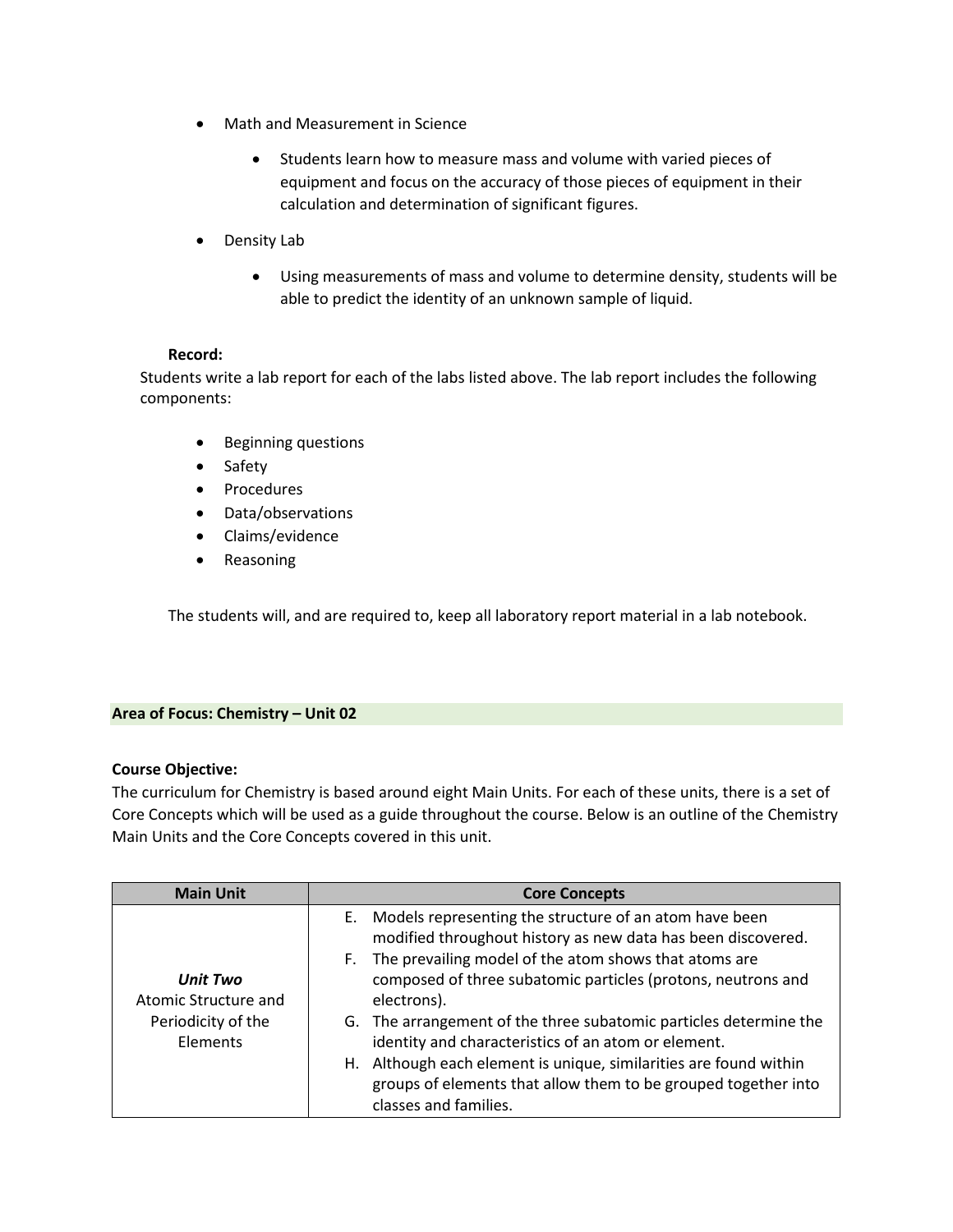• Students select an everyday product and construct a poster that illustrates how that product relates to one of the chemical concepts studied during the year. Students show how the everyday product involves innovations based on chemistry to develop or improve the performance, accessibility and/or environmental impact of the product.

## **Reason:**

In this unit students will come to understand:

- A model is a way of representing a subject or idea that is difficult to study directly.
- Models may be a physical representation of the subject, or a mathematical equation that represents its behavior.
- The current model of the atom has undergone several modifications to account for the findings of many different scientists.
- The current model of the atom shows that atoms are made up of three subatomic particles (protons, neutrons and electrons) with a very dense core called a nucleus.
- Protons and neutrons reside within the nucleus of an atom. Protons are positively charged while neutrons have no charge.
- Both protons and neutrons have roughly the same mass.
- The nucleus accounts for most of the mass of an atom.
- Electrons are negatively charged particles that orbit the nucleus and account for most of the volume of an atom. They are significantly smaller than either protons or neutrons.
- The identity of an element can be determined by the number of protons found within the nucleus of an atom of that element.
- The arrangement of electrons around the nucleus gives an atom of a given element certain characteristics that are similar, not identical, to atoms of another element.
- The Periodic table arranges elements into classes and families based on these similar characteristics and is a useful tool in predicting how combinations of elements will behave.

## **Relate:**

The following activities/labs will be used to help students relate the concepts discussed in class to real world applications:

- Organizing the Periodic Table
	- Students will work in groups to try and organize a group of known elements into classes and families. They will then try and predict the identity of several unknown elements based on similarities in characteristics.

## **Record:**

Students write a lab report for each of the labs listed above. The lab report includes the following components: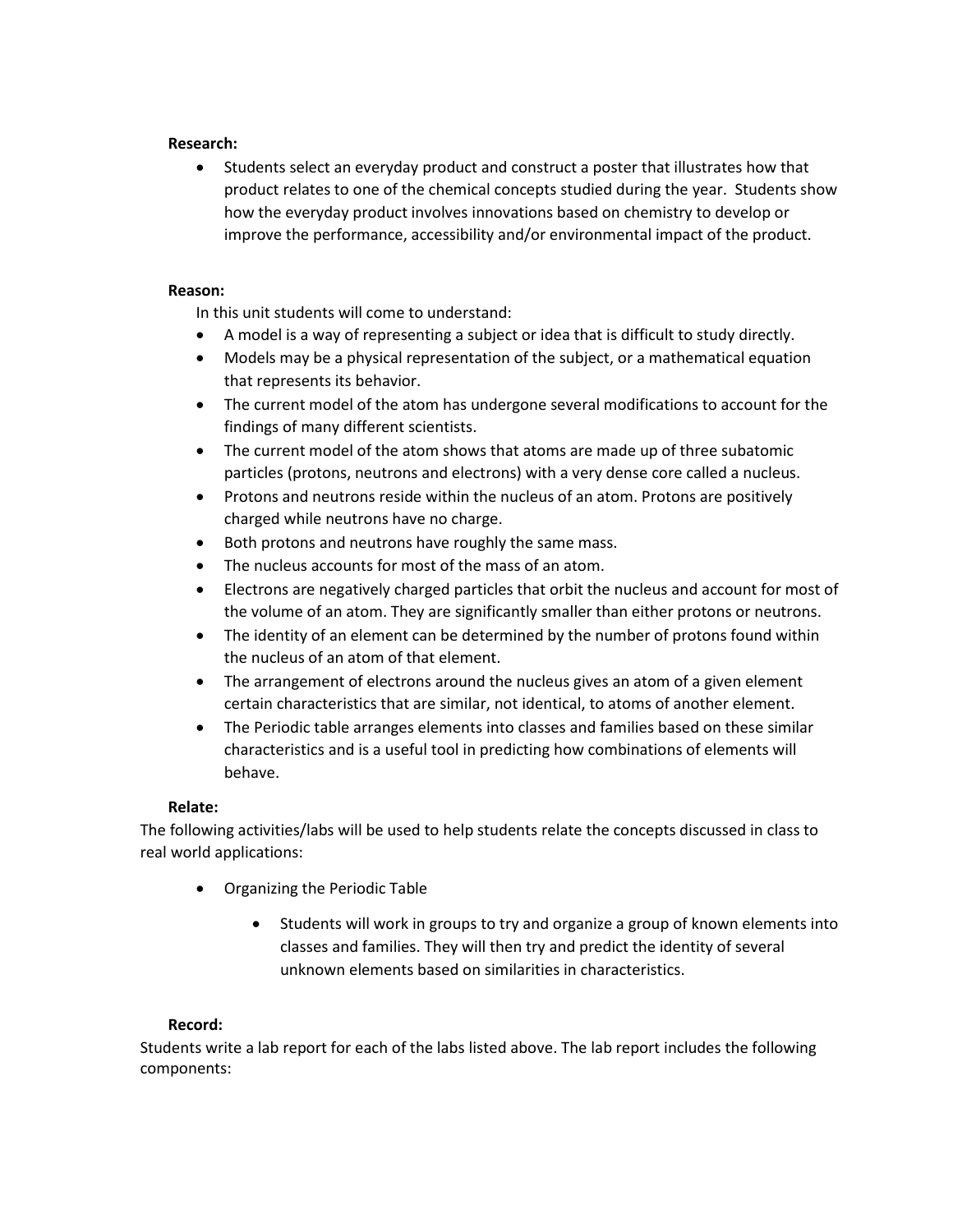- Beginning questions
- Safety
- Procedures
- Data/observations
- Claims/evidence
- Reasoning

The students will, and are required to, keep all laboratory report material in a lab notebook.

## **Area of Focus: Chemistry – Unit 03**

## **Course Objective:**

The curriculum for Chemistry is based around eight Main Units. For each of these units, there is a set of Core Concepts which will be used as a guide throughout the course. Below is an outline of the Chemistry Main Units and the Core Concepts covered in this unit.

| <b>Main Unit</b>                                                      | <b>Core Concepts</b>                                                                                                                                                                                                                                                                                                                                                                          |
|-----------------------------------------------------------------------|-----------------------------------------------------------------------------------------------------------------------------------------------------------------------------------------------------------------------------------------------------------------------------------------------------------------------------------------------------------------------------------------------|
| <b>Unit Three</b><br>Chemical Bonding and<br><b>Systematic Naming</b> | Chemical bonds from when electrons move between atoms.<br>The type of movement of an electron determines the type of<br>chemical bond formed.<br>K. Chemical bonds form compounds and molecules.<br>L. The type of bond that forms determines the name of the<br>compound or molecule. Reversely, the name of a compound or<br>molecule aids in identifying the type of chemical bond formed. |

### **Research:**

• Students select an everyday product and construct a poster that illustrates how that product relates to one of the chemical concepts studied during the year. Students show how the everyday product involves innovations based on chemistry to develop or improve the performance, accessibility and/or environmental impact of the product.

### **Reason:**

In this unit students will come to understand:

- There are three main types of chemical bonds that form between atoms and ions: covalent bonds, ionic bonds and metallic bonds.
- In covalent bonding, electrons are shared between the nuclei of two atoms to form a molecule or polyatomic ion.
- Electronegativity differences between the two atoms in a covalent bond account for the arrangement of the shared electrons and the polarity of the bond.
- Ionic bonding results from the net attraction between oppositely charged ions.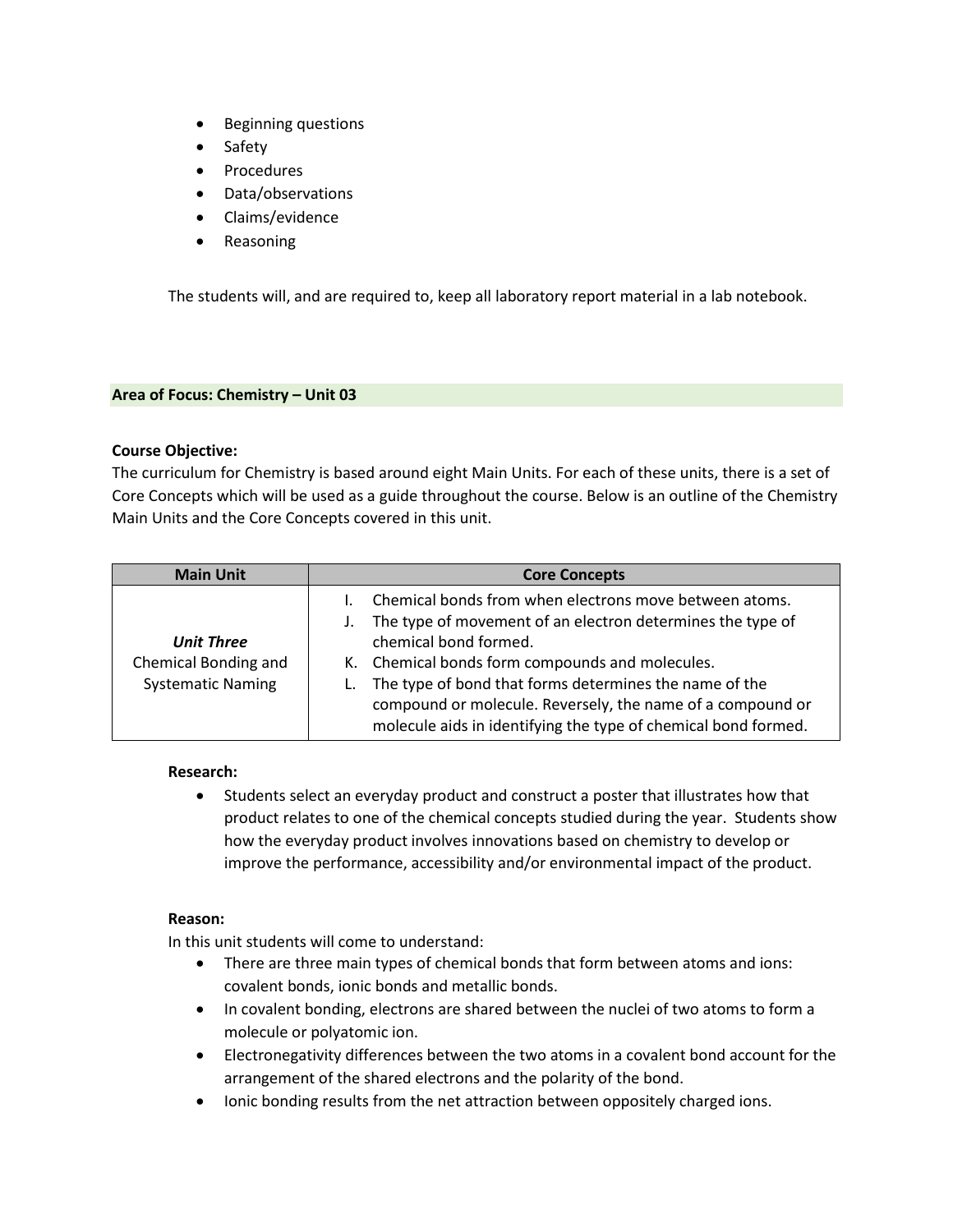- Metallic bonding describes a grouping of positively charged nuclei surrounded by a sea of mobile valence electrons.
- The Valence Shell Electron Pair Repulsion (VSEPR) model is used to describe the arrangement of electrons around the nuclei of atoms and molecules or compounds.
- Each type of chemical bond has a unique set of rules for naming molecules and compounds formed by each type of bond. The type of bond can be predicted by the name, and the name can be determined by the type of chemical bond.

# **Relate:**

The following activities/labs will be used to help students relate the concepts discussed in class to real world applications:

- Bonding Lab
	- Students experimentally investigate ionic and molecular substances deducing properties of their bonds in the process.

## **Record:**

•

Students write a lab report for each of the labs listed above. The lab report includes the following components:

- Beginning questions
- Safety
- Procedures
- Data/observations
- Claims/evidence
- Reasoning

The students will, and are required to, keep all laboratory report material in a lab notebook.

## **Area of Focus: Chemistry – Unit 04**

## **Course Objective:**

The curriculum for Chemistry is based around eight Main Units. For each of these units, there is a set of Core Concepts which will be used as a guide throughout the course. Below is an outline of the Chemistry Main Units and the Core Concepts covered in this unit.

| <b>Main Unit</b> | <b>Core Concepts</b> |
|------------------|----------------------|
|                  |                      |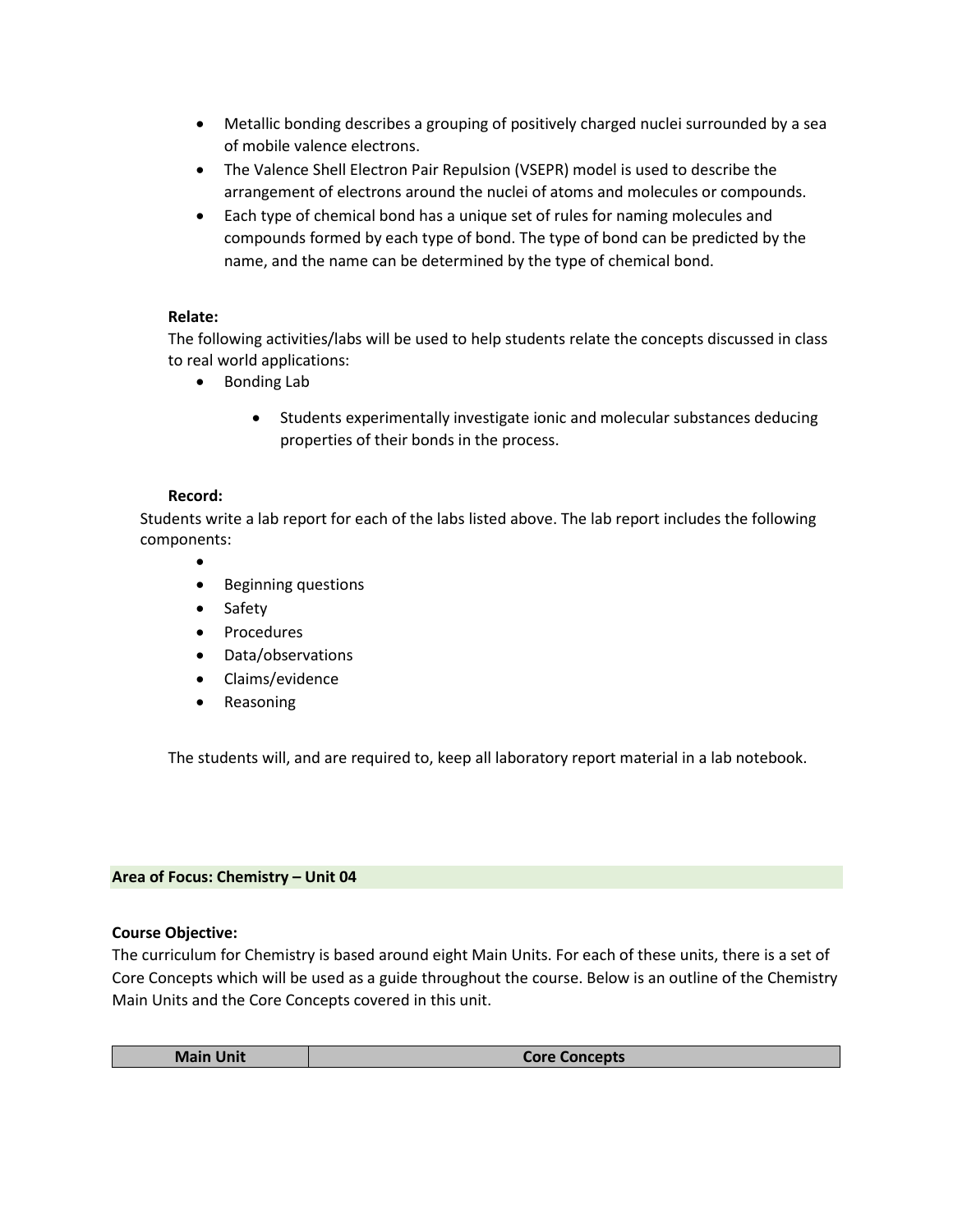|                               | M. A Mole is a measurement of matter that can be used to<br>determine relationships between mass and volume of<br>compounds. |
|-------------------------------|------------------------------------------------------------------------------------------------------------------------------|
| <b>Unit Four</b>              | N. There are five main types of chemical reactions.                                                                          |
| <b>Chemical Reactions and</b> | O. A balanced chemical equation can be used to determine the                                                                 |
| Stoichiometry                 | amount of product formed, or the amount of reactant needed to                                                                |
|                               | run a reaction to completion.                                                                                                |
|                               | Limiting reactants restrict the amount of product that can be<br>P.                                                          |
|                               | formed in a chemical reaction.                                                                                               |

• Students select an everyday product and construct a poster that illustrates how that product relates to one of the chemical concepts studied during the year. Students show how the everyday product involves innovations based on chemistry to develop or improve the performance, accessibility and/or environmental impact of the product.

# **Reason:**

In this unit students will come to understand:

- What a mole represents in relation to the number of individual units.
- How the mole can be used as a conversion factor to relate the mass of a sample to the volume of a sample.
- The five main reaction types are: combination, decomposition, single-replacement, double-replacement and combustion.
- Chemical equations show the reactants used and the products formed when the correct number of moles of each reactant is used.
- A limiting reactant restricts the amount of product formed due to insufficient moles of the reactant.

# **Relate:**

The following activities/labs will be used to help students relate the concepts discussed in class to real world applications:

- How Big is a Mole?
	- Students will prepare a poster that relates how large a mole is compared to everyday items.
- Stoichiometry Lab
	- Students determine the correct mole ratio of reactants in an exothermic reaction by mixing different amounts of reactants and graphing temperature changes.
- Limiting vs Excess Reactant Activity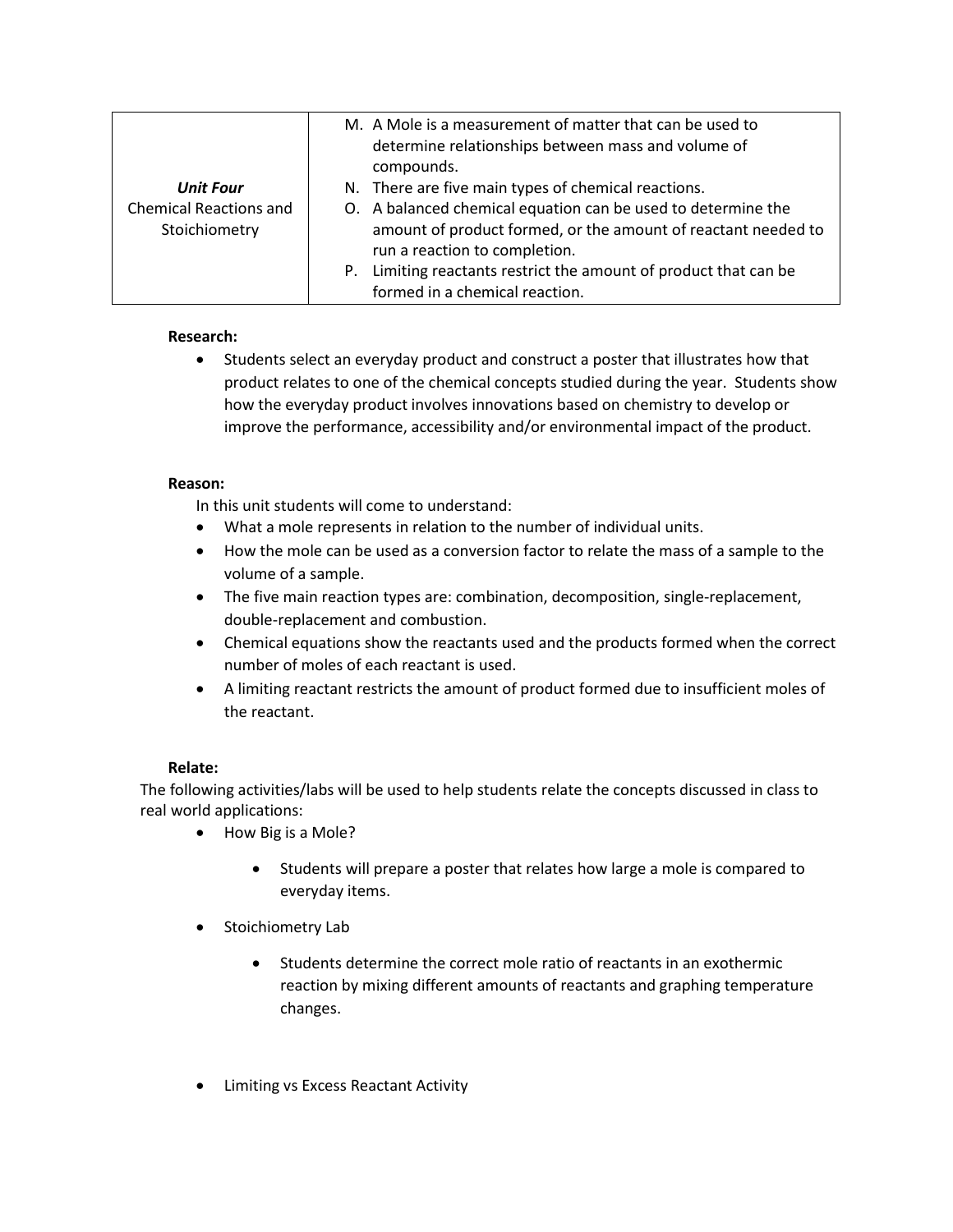• Students will predict which of two reactants will determine amount of product form. They will then run the reaction to confirm their predictions.

# **Record:**

Students write a lab report for each of the labs listed above. The lab report includes the following components:

- Beginning questions
- Safety
- Procedures
- Data/observations
- Claims/evidence
- Reasoning

The students will, and are required to, keep all laboratory report material in a lab notebook.

## **Area of Focus: Chemistry – Unit 05**

## **Course Objective:**

The curriculum for Chemistry is based around eight Main Units. For each of these units, there is a set of Core Concepts which will be used as a guide throughout the course. Below is an outline of the Chemistry Main Units and the Core Concepts covered in this unit.

| <b>Main Unit</b>                                         | <b>Core Concepts</b>                                                                                                                                                                                                                                                                                                                                                                |
|----------------------------------------------------------|-------------------------------------------------------------------------------------------------------------------------------------------------------------------------------------------------------------------------------------------------------------------------------------------------------------------------------------------------------------------------------------|
| <b>Unit Five</b><br>The Behavior of Gases<br>and Liquids | Q. Each state of matter has a detailed set of characteristics that can<br>be studied and manipulated.<br>Gases are affected by many different conditions.<br>R.<br>Liquids are useful in allowing the combination of various<br>S.<br>compounds and molecules.<br>T. The concentration of a solution identifies how much solute has<br>been combined with a given amount of solute. |

## **Research:**

• Students select an everyday product and construct a poster that illustrates how that product relates to one of the chemical concepts studied during the year. Students show how the everyday product involves innovations based on chemistry to develop or improve the performance, accessibility and/or environmental impact of the product.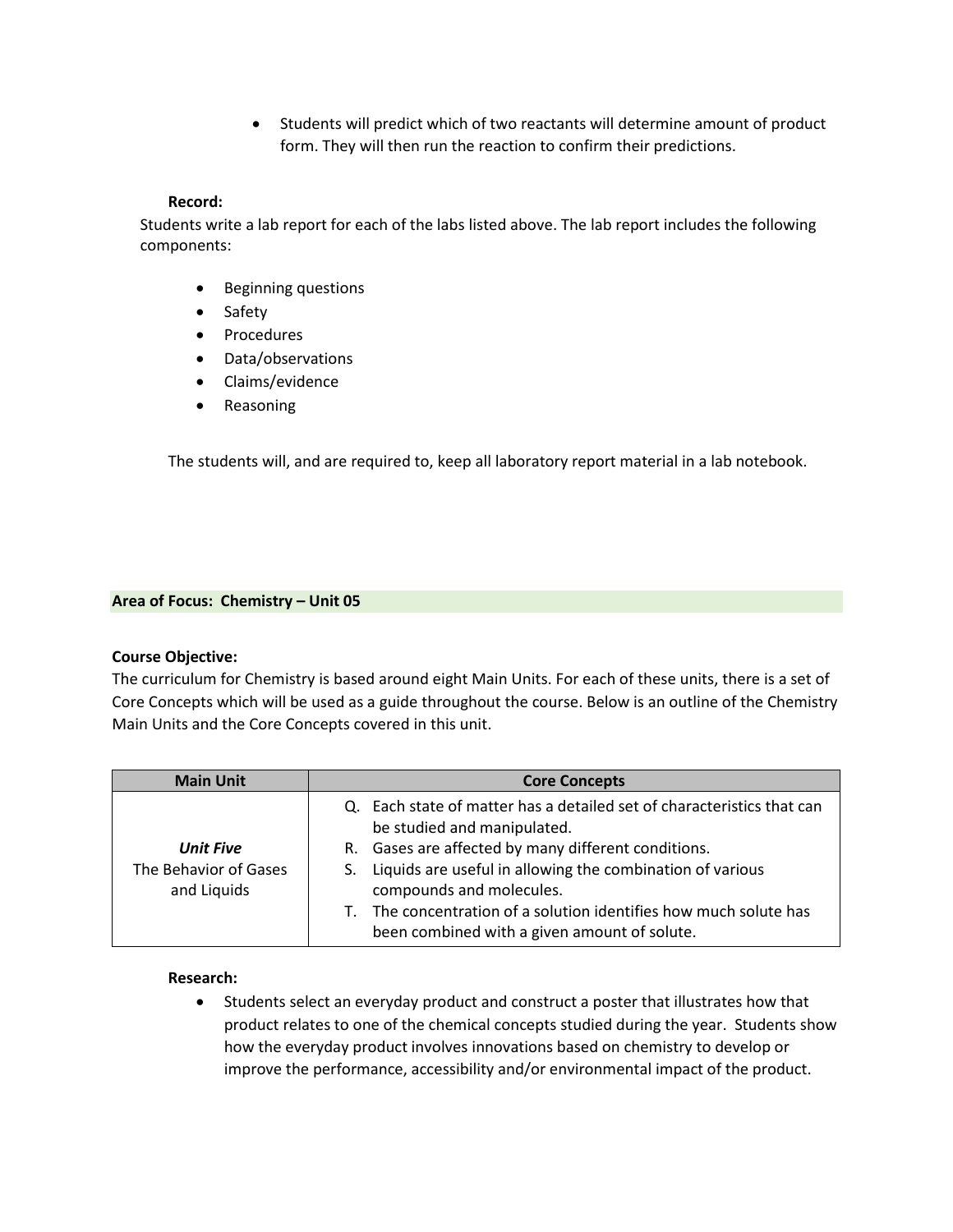# **Reason:**

In this unit students will come to understand:

- A more detailed look at the characteristics of atoms within each of the three main states of matter.
- A brief look into the fourth state of matter: plasma.
- Gases are easily manipulated by altering conditions of temperature, volume, pressure or amount of the gas.
- Liquids can form two different types of mixtures: homogenous and heterogeneous mixtures.
- A solute is a substance that is dissolved in another substance.
- A solvent is a substance used to dissolve another substance.
- A solution is a combination of solvent and solute.
- The concentration of a solution can be identified by using units of molarity, molality, percent by mass or percent by volume.
- The concentration of a solution can be diluted by adding more solvent.

# **Relate:**

The following activities/labs will be used to help students relate the concepts discussed in class to real world applications:

- Vapor Pressure of Liquids
	- Students measure the vapor pressure of ethanol at different temperatures to see how temperature can affect liquids.
- Creating Solutions
	- Students will make solutions of varying units of concentration and then dilute those concentrations to a desired final concentration.

# **Record:**

Students write a lab report for each of the labs listed above. The lab report includes the following components:

- Beginning questions
- Safety
- Procedures
- Data/observations
- Claims/evidence
- Reasoning

The students will, and are required to, keep all laboratory report material in a lab notebook.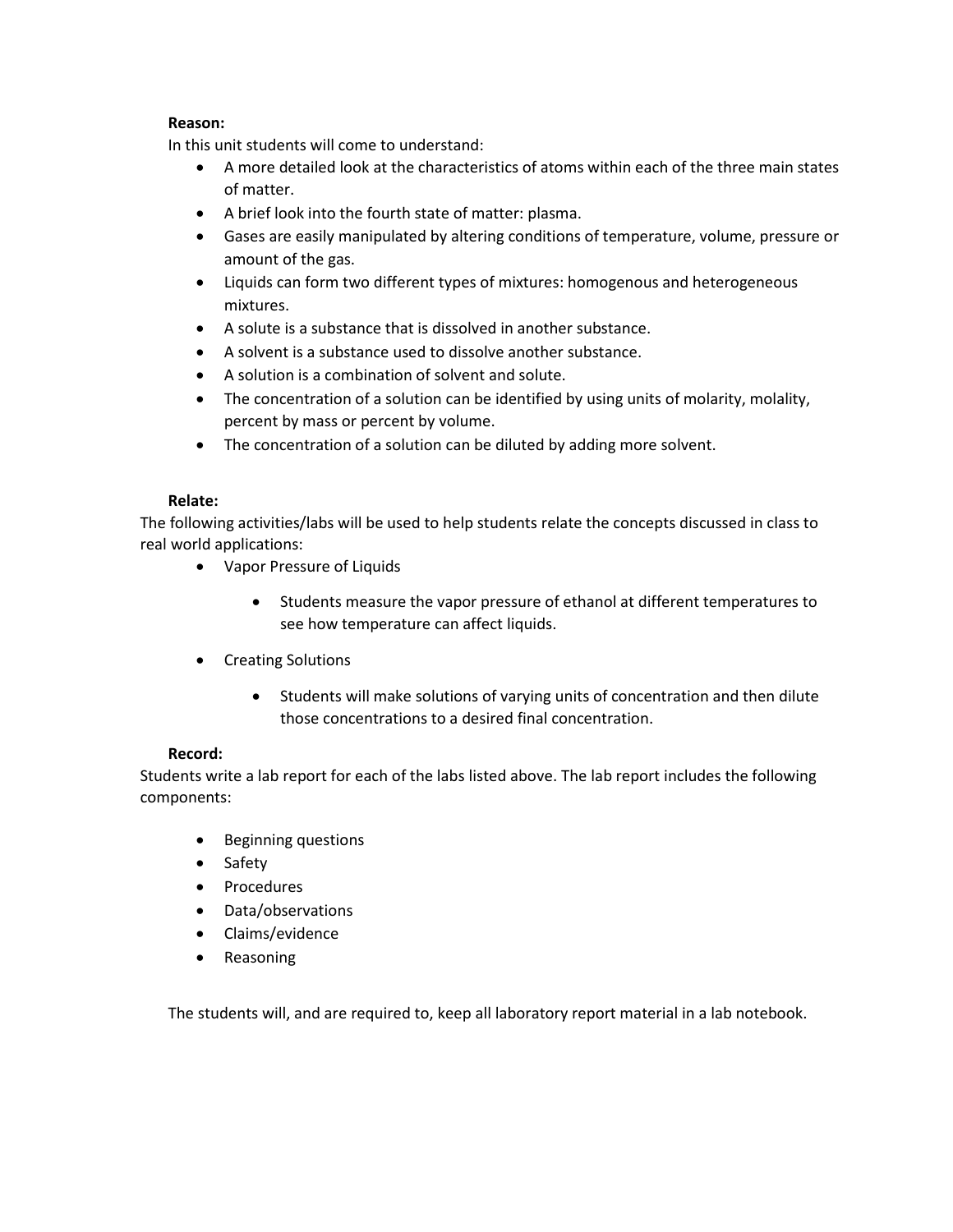### **Area of Focus: Chemistry – Unit 06**

## **Course Objective:**

The curriculum for Chemistry is based around eight Main Units. For each of these units, there is a set of Core Concepts which will be used as a guide throughout the course. Below is an outline of the Chemistry Main Units and the Core Concepts covered in this unit.

| <b>Main Unit</b>                                              | <b>Core Concepts</b>                                                                                                                                                                                                                                                                                                                                                                                            |
|---------------------------------------------------------------|-----------------------------------------------------------------------------------------------------------------------------------------------------------------------------------------------------------------------------------------------------------------------------------------------------------------------------------------------------------------------------------------------------------------|
| <b>Unit Six</b><br>Thermochemistry and<br>Dynamic Equilibrium | U. Energy has a natural flow from objects with high energy to<br>objects with low energy. This energy change can be measured as<br>heat and work.<br>V. Enthalpy shows the movement of energy.<br>W. Some chemical reactions are reversible - a product can act as a<br>reactant to create reactants as products.<br>X. The rate of a reaction can be determined through experimental<br>and theoretical means. |

## **Research:**

• Students select an everyday product and construct a poster that illustrates how that product relates to one of the chemical concepts studied during the year. Students show how the everyday product involves innovations based on chemistry to develop or improve the performance, accessibility and/or environmental impact of the product.

### **Reason:**

In this unit students will come to understand:

- Energy has a natural flow.
- Heat is a type of energy that flows from objects of higher temperature to objects of lower temperature.
- The amount of heat a system has can be used to do work within a system.
- Gibbs free energy  $(\Delta G)$  is the amount of energy available in a system to do work.
- Based on the  $\Delta G$ , some products have enough energy to run in reverse creating reactants from products.
- The rate at which a reaction runs changes over time. The initial rate is generally used as the overall rate of the reaction.
- Various K values can be used to determine reaction and solubility constants of a given system.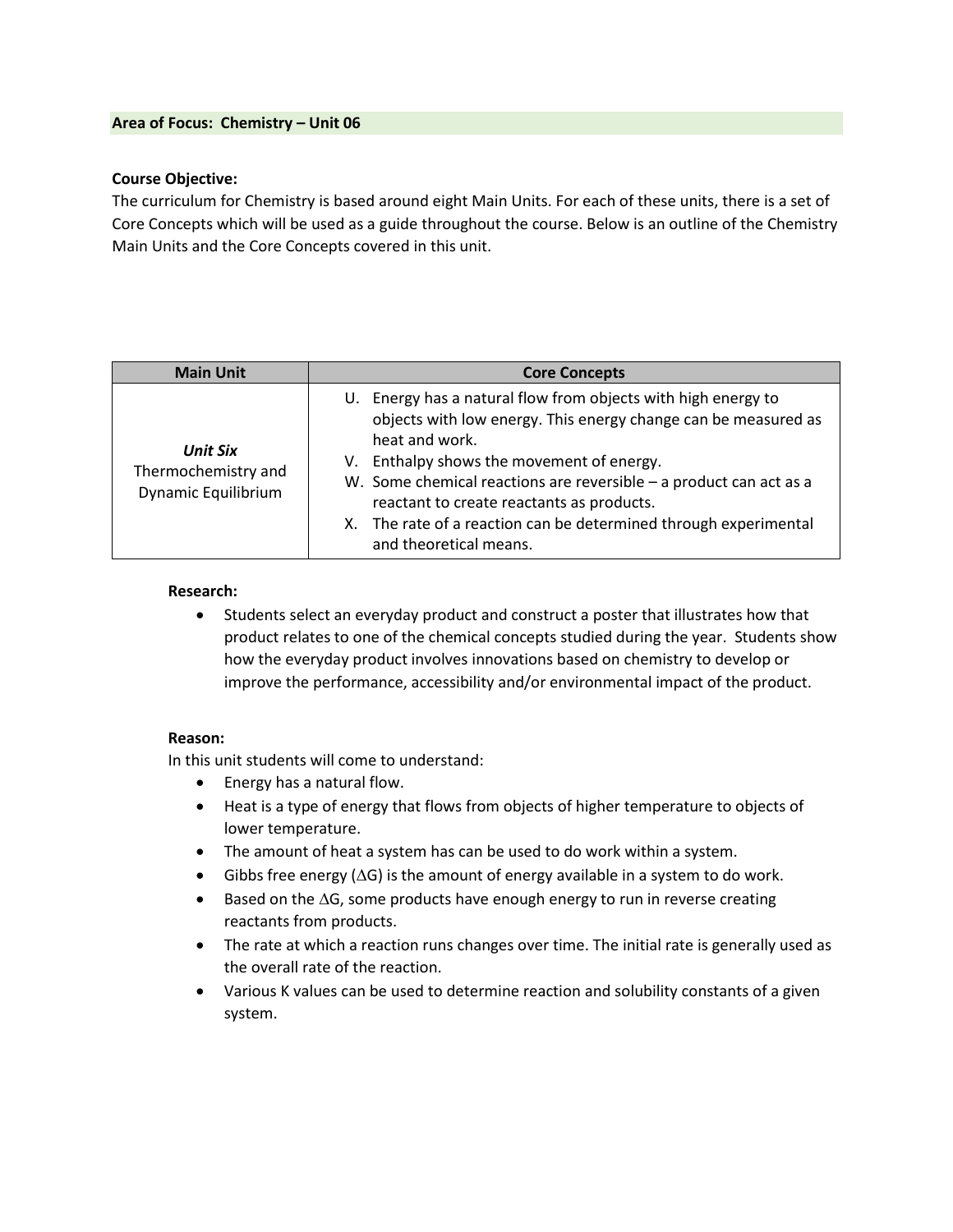# **Relate:**

The following activities/labs will be used to help students relate the concepts discussed in class to real world applications:

- Activation Energy Lab
	- Students will experimentally determine the amount of energy needed in order for a reaction to start.
- Solubility and  $\Delta G$ 
	- Students will determine the  $\Delta G$  of a solution of calcium hydroxide and use the  $\Delta G$  to determine the amount of energy needed to melt a sample.

# **Record:**

Students write a lab report for each of the labs listed above. The lab report includes the following components:

- Beginning questions
- Safety
- Procedures
- Data/observations
- Claims/evidence
- Reasoning

The students will, and are required to, keep all laboratory report material in a lab notebook.

## **Area of Focus: Chemistry – Unit 07**

## **Course Objective:**

The curriculum for Chemistry is based around eight Main Units. For each of these units, there is a set of Core Concepts which will be used as a guide throughout the course. Below is an outline of the Chemistry Main Units and the Core Concepts covered in this unit.

| <b>Main Unit</b> | ∩re<br>Concepts |
|------------------|-----------------|
|                  |                 |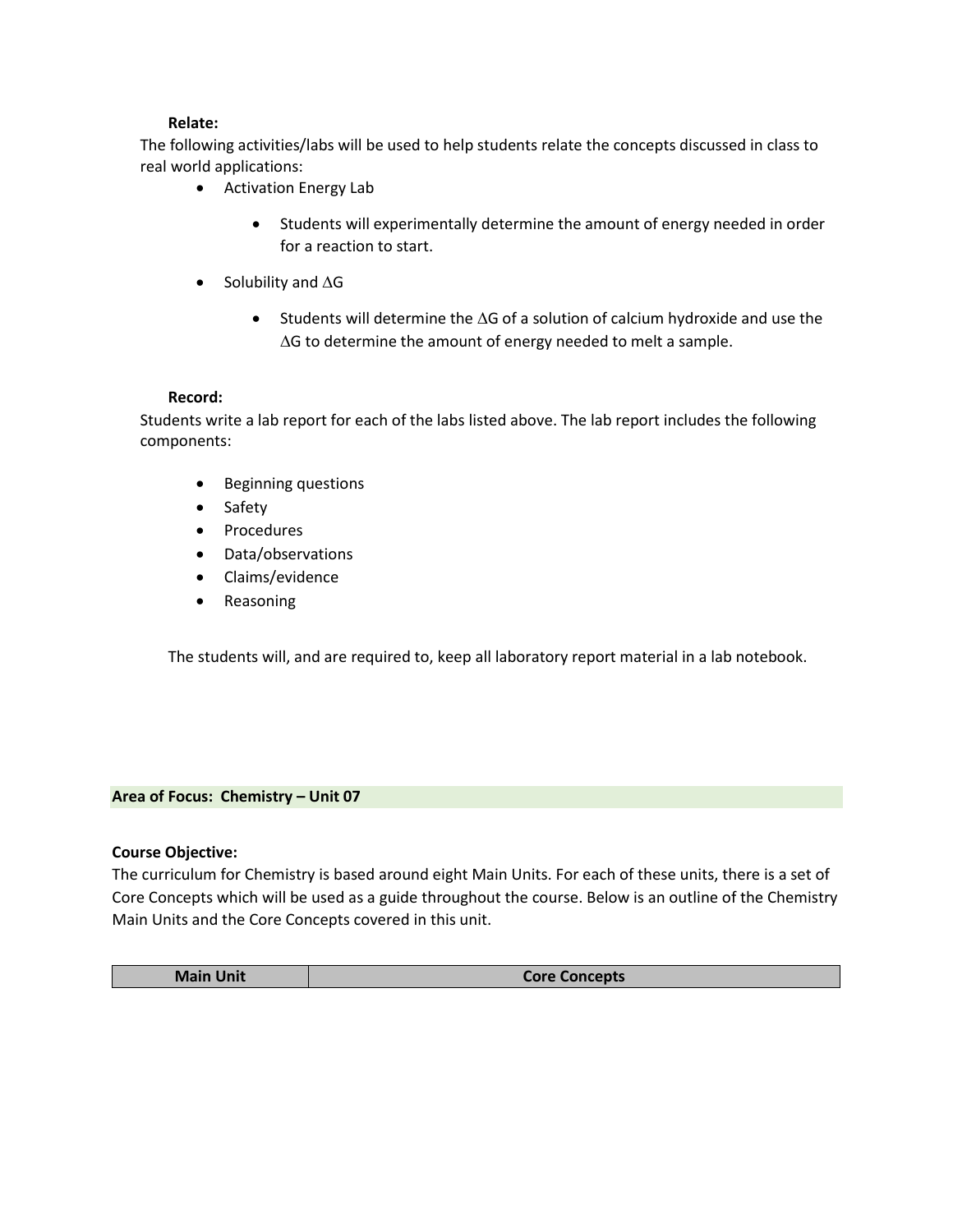| <b>Unit Seven</b><br>Acids and Bases and<br>Electrochemistry | There are two main theories regarding the nature of an acid vs a<br>Y.<br>base.              |
|--------------------------------------------------------------|----------------------------------------------------------------------------------------------|
|                                                              | Z. Acids and bases have varying strengths with corresponding acid<br>or base.                |
|                                                              | AA. Redox reactions have a correlation to the electrochemistry of a<br>system.               |
|                                                              | BB. Electrochemistry is the study of the electrostatic charges within<br>ions and compounds. |

• Students select an everyday product and construct a poster that illustrates how that product relates to one of the chemical concepts studied during the year. Students show how the everyday product involves innovations based on chemistry to develop or improve the performance, accessibility and/or environmental impact of the product.

## **Reason:**

In this unit students will come to understand:

- Hydrogen ions play a key role in the formation of acids.
- The difference between a Bronsted-Lowry acid vs an Arrhenius acid.
- How the relative strength of an acid plays a role in determining the strength of its corresponding base.
- Electrochemistry studies the movement of electrons in a closed system.
- Redox reactions are key in helping to determining the voltaic potential of a cell.

## **Relate:**

The following activities/labs will be used to help students relate the concepts discussed in class to real world applications:

- Voltaic Cells Lab
	- Students find the reduction potentials of a series of reactions using voltaic cells/multi-meters and build their own reduction potential table.

### **Record:**

Students write a lab report for each of the labs listed above. The lab report includes the following components:

- Beginning questions
- Safety
- Procedures
- Data/observations
- Claims/evidence
- Reasoning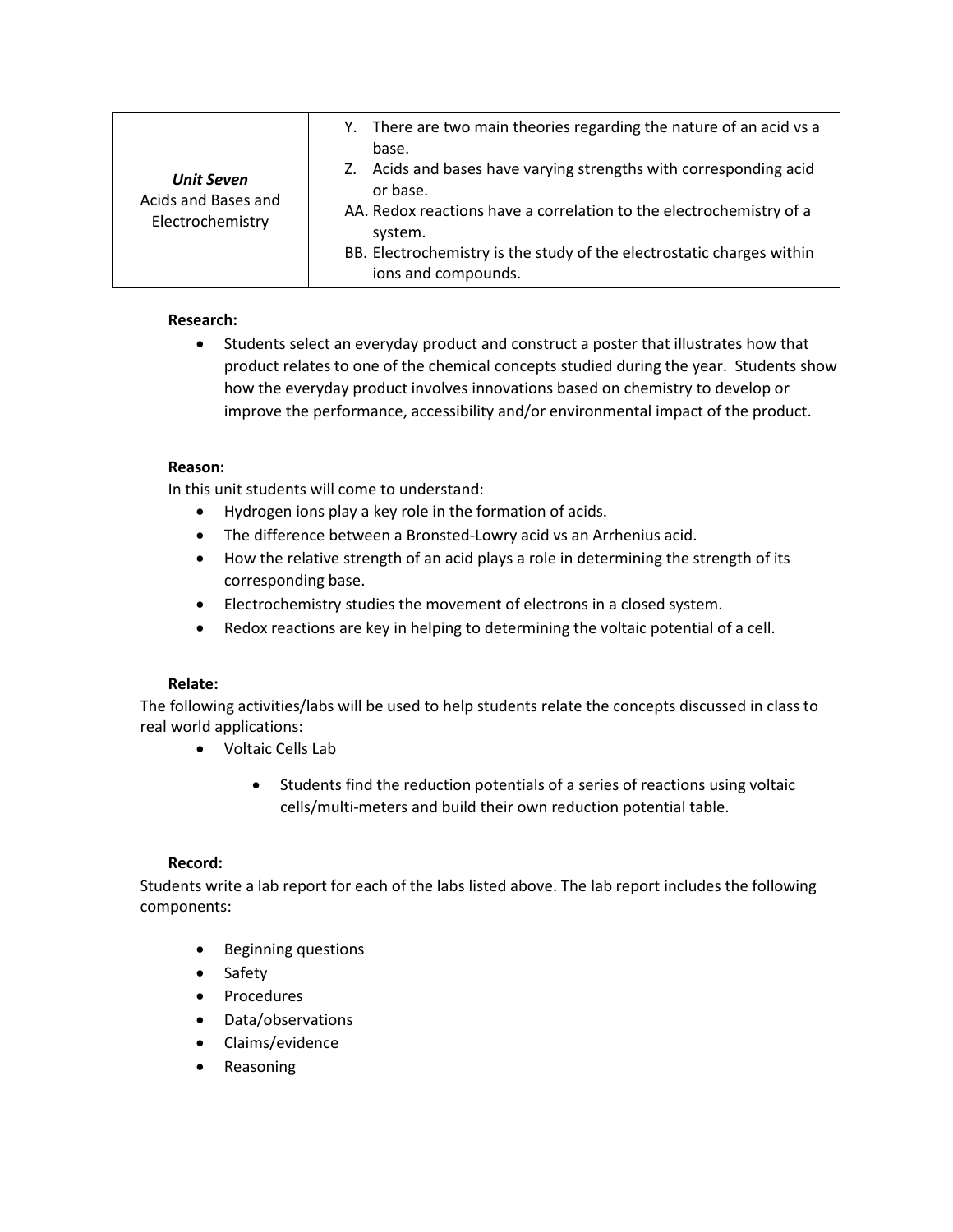The students will, and are required to, keep all laboratory report material in a lab notebook.

### **Area of Focus: Chemistry – Unit 08**

## **Course Objective:**

The curriculum for Chemistry is based around eight Main Units. For each of these units, there is a set of Core Concepts which will be used as a guide throughout the course. Below is an outline of the Chemistry Main Units and the Core Concepts covered in this unit.

| <b>Main Unit</b>                                                       | <b>Core Concepts</b>                                                                                                                                                                                                                                                                |
|------------------------------------------------------------------------|-------------------------------------------------------------------------------------------------------------------------------------------------------------------------------------------------------------------------------------------------------------------------------------|
| <b>Unit Eight</b><br>Organic Chemistry and<br><b>Functional Groups</b> | CC. Organic chemistry is the study of carbon.<br>DD. Hydrocarbons are the simplest of all organic molecules.<br>EE. Functional groups play an important role in determining the<br>function of an organic molecule.<br>FF. Hydrocarbons play a key role in the maintaining of life. |

### **Research:**

• Students select an everyday product and construct a poster that illustrates how that product relates to one of the chemical concepts studied during the year. Students show how the everyday product involves innovations based on chemistry to develop or improve the performance, accessibility and/or environmental impact of the product.

### **Reason:**

In this unit students will come to understand:

- Organic chemistry focuses solely on the unique characteristics exhibited by the element carbon.
- A hydrocarbon is the simplest organic molecule being composed of only hydrogen and carbon.
- There are three types of hydrocarbons: Alkanes, Alkenes and Alkynes. Each has its own system of naming based on the presence, or lack, of double or triple covalent bonds found within the molecule.
- Functional groups are groups of atoms that behave as an individual unit.
- The shape of functional groups determine the function of the molecule as a whole.
- Hydrocarbons are found in all cells within the plasma membrane and allow cells to function correctly to sustain life.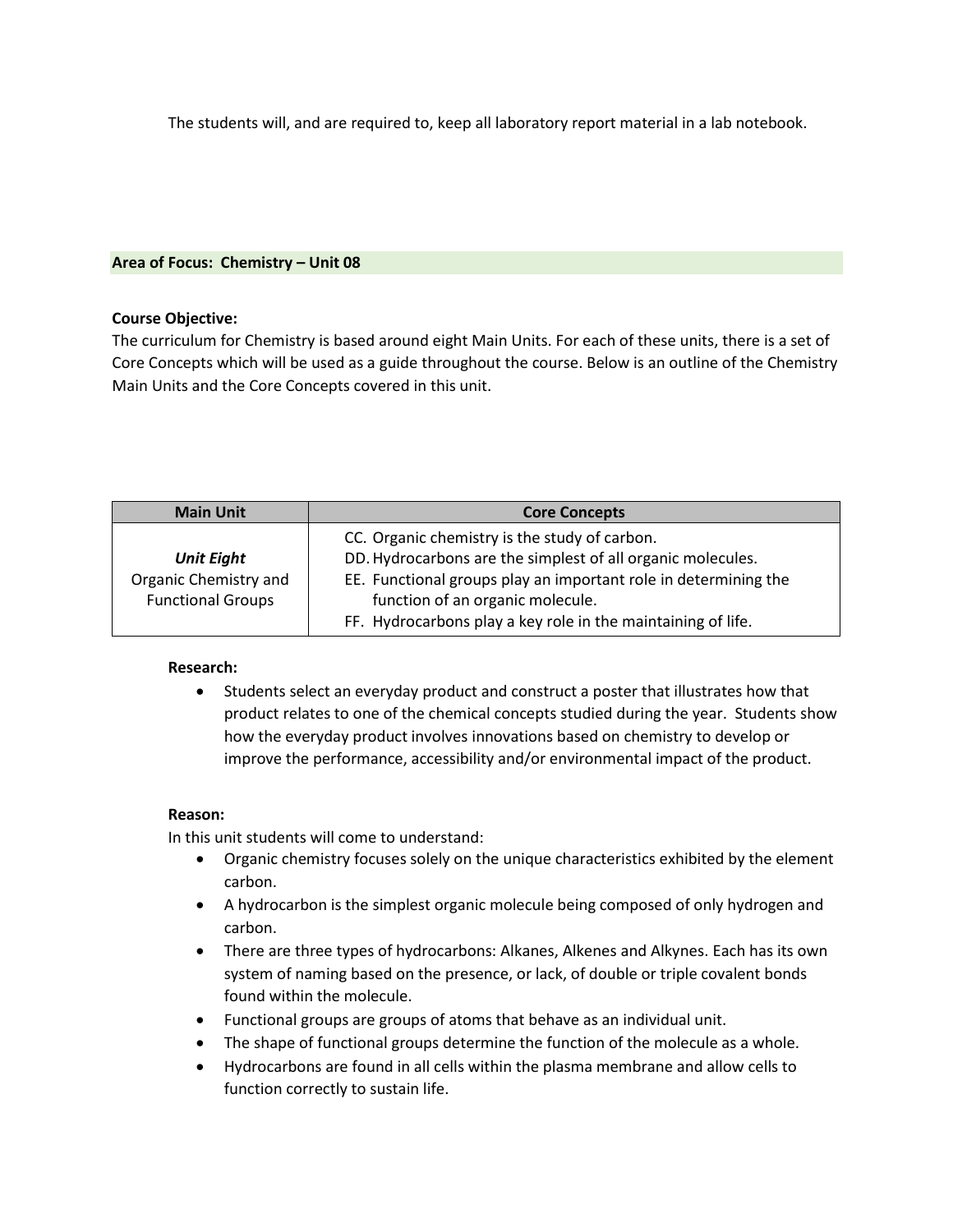# **Relate:**

The following activities/labs will be used to help students relate the concepts discussed in class to real world applications:

- Naming Alkanes, Alkenes and Alkynes
	- Students will become familiar with the conventions of naming hydrocarbon compounds.

## **Record:**

Students write a lab report for each of the labs listed above. The lab report includes the following components:

- Beginning questions
- Safety
- Procedures
- Data/observations
- Claims/evidence
- Reasoning

The students will, and are required to, keep all laboratory report material in a lab notebook.

# **Area of Focus: Chemistry – Unit 09**

## **Course Objective:**

The curriculum for Chemistry is based around nine Main Units. For each of these units, there is a set of Core Concepts which will be used as a guide throughout the course. Below is an outline of the Chemistry Main Units and the Core Concepts covered in this unit.

| <b>Main Unit</b>                                                 | <b>Core Concepts</b> |
|------------------------------------------------------------------|----------------------|
| <b>Unit Nine</b><br><b>Biochemistry and Nuclear</b><br>Chemistry | GG.                  |